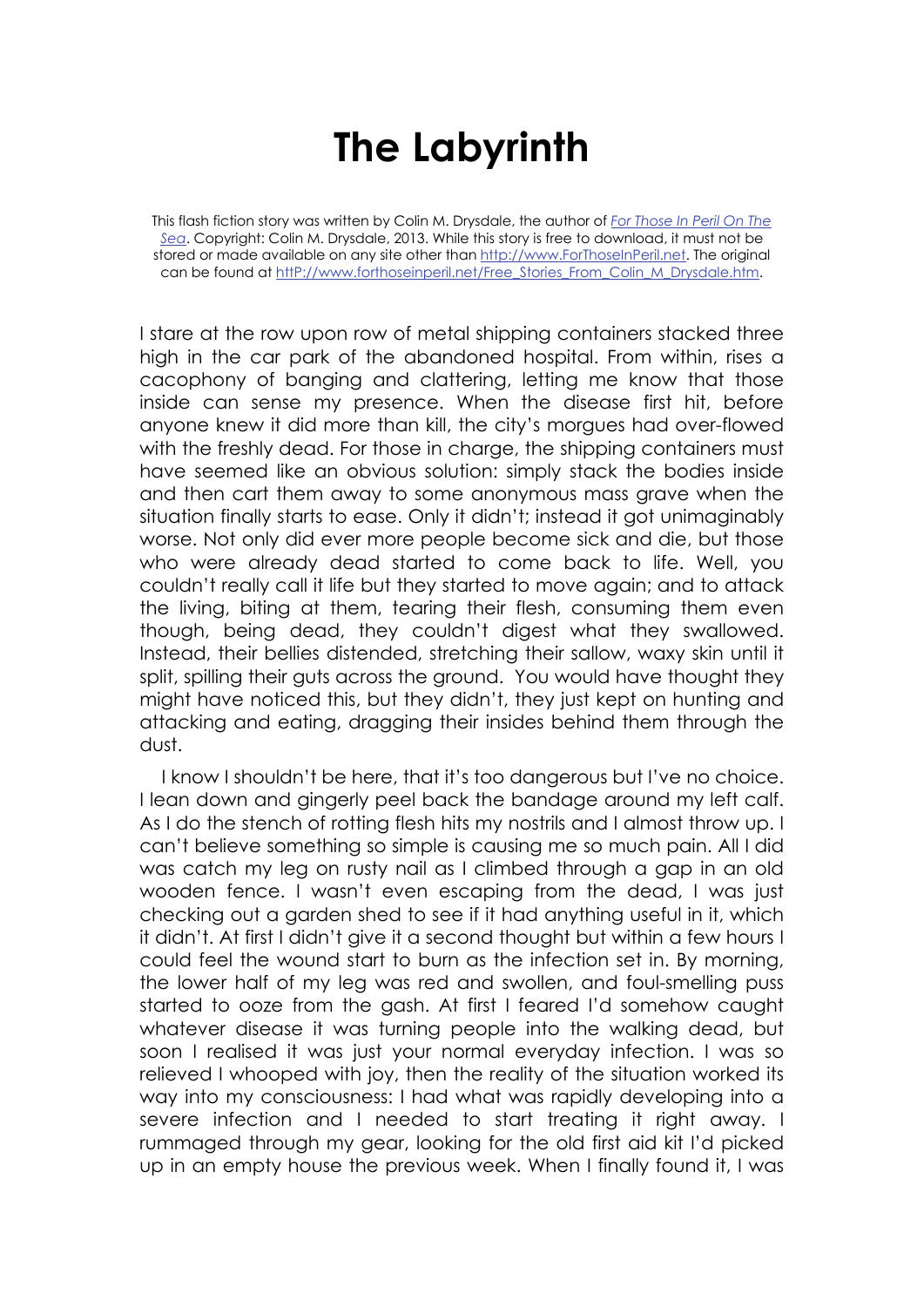disappointed to find the only thing in it which was anything close to being useful was a bottle of iodine. Being careful not to waste any, I flush the wound with it every morning and night for the next two days. I hoped it would be enough to sterilise it, but it only seemed to make things worse.

Then I started to smell the characteristic odour of gangrene. It was faint at first but with each passing day it grew stronger and stronger until I could barely manage to remove the bandage and sluice out the wound without being sick. The scent of a gangrenous limb is one of those smells you never really forget, not once you've had your first whiff. Mine was back when I was a medic in the army. I'd entered a house with my platoon leader searching for insurgents, only to find an old man lying on a dirty mattress, his leg missing and the stump wrapped in crude bandages torn from the curtains. I don't know how he lost it, probably an IED or a car bomb, or maybe even one of our shells; out there in those days there were countless ways to lose a limb. As the others searched the house, I knelt down beside the old man and slowly remove the makeshift bandage to see if I could help. He didn't flinch, or even move, and I knew why – he was dying. It was just as well there was nothing I could do for him because the moment the stench of rotting flesh hit me, all I cold do was stumble from the house, desperate for fresh air, and throw up for ten minutes straight. By the time I'd got myself together and went back inside, he was dead but I knew I'd never forget that smell no matter how long I lived.

When I smelled it again coming from my own leg, I knew I had to do something or I'd die just like the old man in that house all those years ago. My first thought was to search the local pharmacies, but they'd been cleared of anything useful a long time ago. I double-checked just to make sure but found nothing stronger than a bottle of Paracetamol which had rolled under a shelving unit. I started going further and further afield, hobbling as far as I could each day, but it was the same everywhere. Finally, in absolute desperation, I started to seriously consider going to the hospital. I'd worked there a few years ago and I knew where everything was kept. I also figured the threat of the dead that undoubtedly lurked there, waiting for the living, would mean it might not have been cleaned out yet and there might still be something useful left; may be some docxy, or amoxicillin or even good old penicillin, any of them would do. After all, you'd have to be mad to even think of going in there. Mad or have absolutely no other options. I put it off for as long as I dared, hoping against hope that my immune system would somehow be able to fight off the infection that was eating through my flesh at an ever-faster rate, but deep down I knew it wouldn't. This morning when I woke, I realised I had to face up to the reality of the situation I found myself in and do what had to be done: I'd either have to try the hospital or amputate, and there was no way I